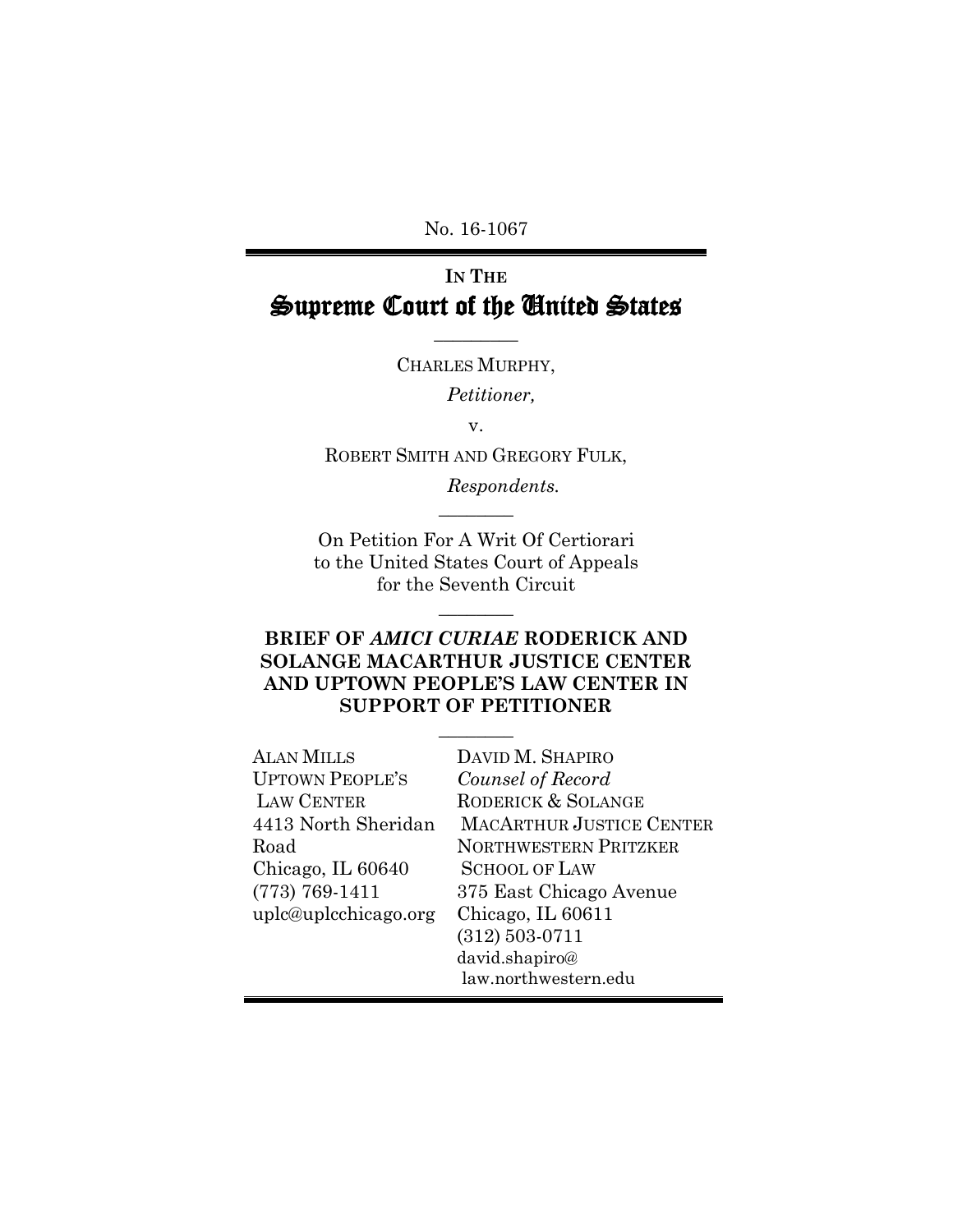# **TABLE OF CONTENTS**

|      | INTEREST OF AMICI CURIAE  1                                                                                             |
|------|-------------------------------------------------------------------------------------------------------------------------|
|      |                                                                                                                         |
|      |                                                                                                                         |
| I.   | Among All Litigants, Prisoners Challenging<br>the Conditions of Their Confinement Have<br>the Worst Chances of Securing |
| П.   | Justice Depends on the Very Thing Prisoners<br>Almost Never Get: Access to Counsel 5                                    |
| III. | Prisoners Face Even Greater Obstacles Than<br>Other Laypeople When They Litigate Cases                                  |
|      |                                                                                                                         |

i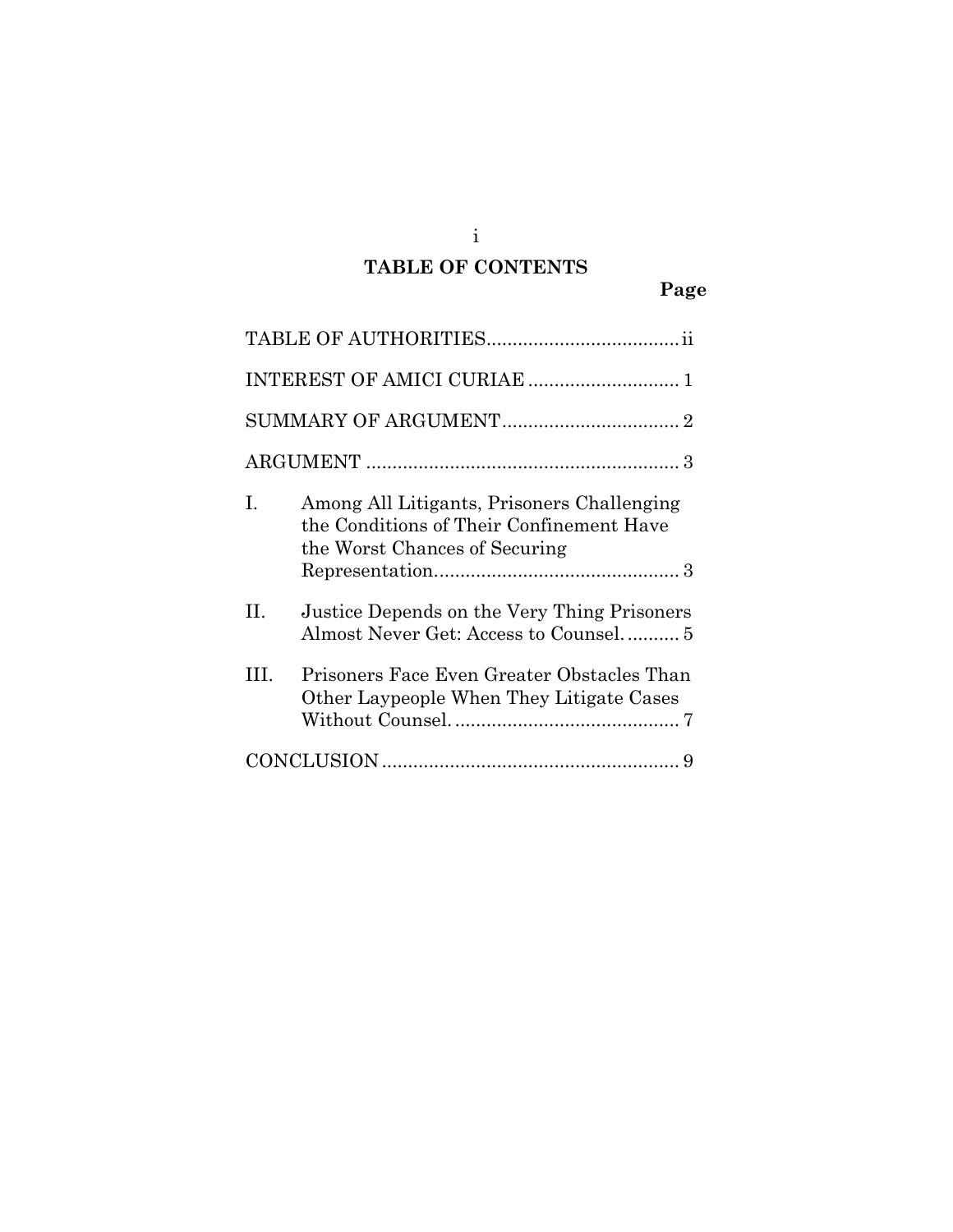## TABLE OF AUTHORITIES

# <span id="page-2-0"></span>**CASES**

| Brotherhood of R.R. Trainmen v. Virginia, |  |
|-------------------------------------------|--|
| Billman v. Indiana Dept. of Corr.,        |  |
| Gideon v. Wainwright,                     |  |
| <b>STATUTES</b>                           |  |
|                                           |  |
| Omnibus Consolidated Rescissions and      |  |

Omnibus Consolidated Rescissions and Appropriations Act of 1996, Pub. L. No. 104-134, § 504(a)(15), 110 Stat. 1321 (1996)... 5

# OTHER AUTHORITIES

| AM. BAR ASS'N, ABA TOOLKIT FOR A RIGHT TO              |  |
|--------------------------------------------------------|--|
| COUNSEL IN CIVIL PROCEEDINGS (2010)7                   |  |
| American Federation of Labor, Report of                |  |
| Proceedings of the Forty-Second Annual                 |  |
|                                                        |  |
|                                                        |  |
| Andrea Amodeo et al., <i>Preparing for Life Beyond</i> |  |
| Prison Walls: The Literacy of Incarcerated             |  |
| Adults Near Release, American Institutes               |  |
|                                                        |  |
|                                                        |  |
| Lauren Sudeall Lucas, <i>Deconstructing the</i>        |  |

Lauren Sudeall Lucas, *Deconstructing the Right to Counsel*, Issue Brief, American

#### ii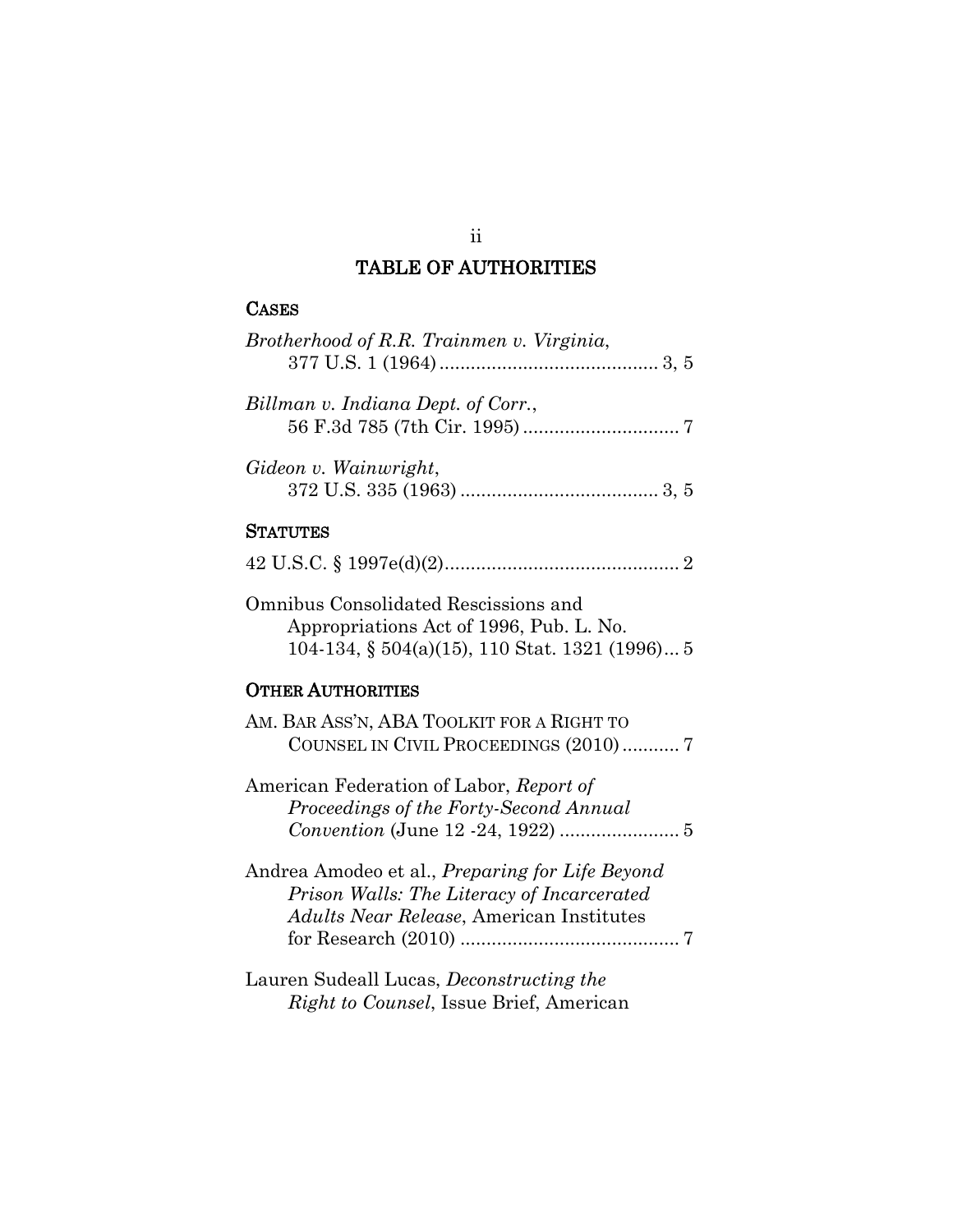| Constitution Society for Law and Policy                                                                                                                                                                                              |
|--------------------------------------------------------------------------------------------------------------------------------------------------------------------------------------------------------------------------------------|
| Margo Schlanger, <i>Inmate Litigation</i> , 116 HARV.                                                                                                                                                                                |
| Margo Schlanger, Trends in Prisoner Litigation<br>as the PLRA enters Adulthood 5 U.C. IRVINE                                                                                                                                         |
| Robert W. Sweet, Civil Gideon and Confidence<br><i>in a Just Society</i> , 17 YALE L. & POL'Y REV.                                                                                                                                   |
| Ruth Bader Ginsburg, Assoc. Justice, Supreme<br>Court of the United States, Joseph L. Rauh<br>Lecture at the University of the District of<br>Columbia David A. Clarke School of Law: In<br>Pursuit of Public Good: Lawyers Who Care |
| Stephen Breyer, Assoc. Justice, Supreme Court<br>of the United States, Gauer Distinguished<br>Lecture in Law and Public Policy: The Legal<br>Profession & Public Service (Sept 12, 2000) 5                                           |

iii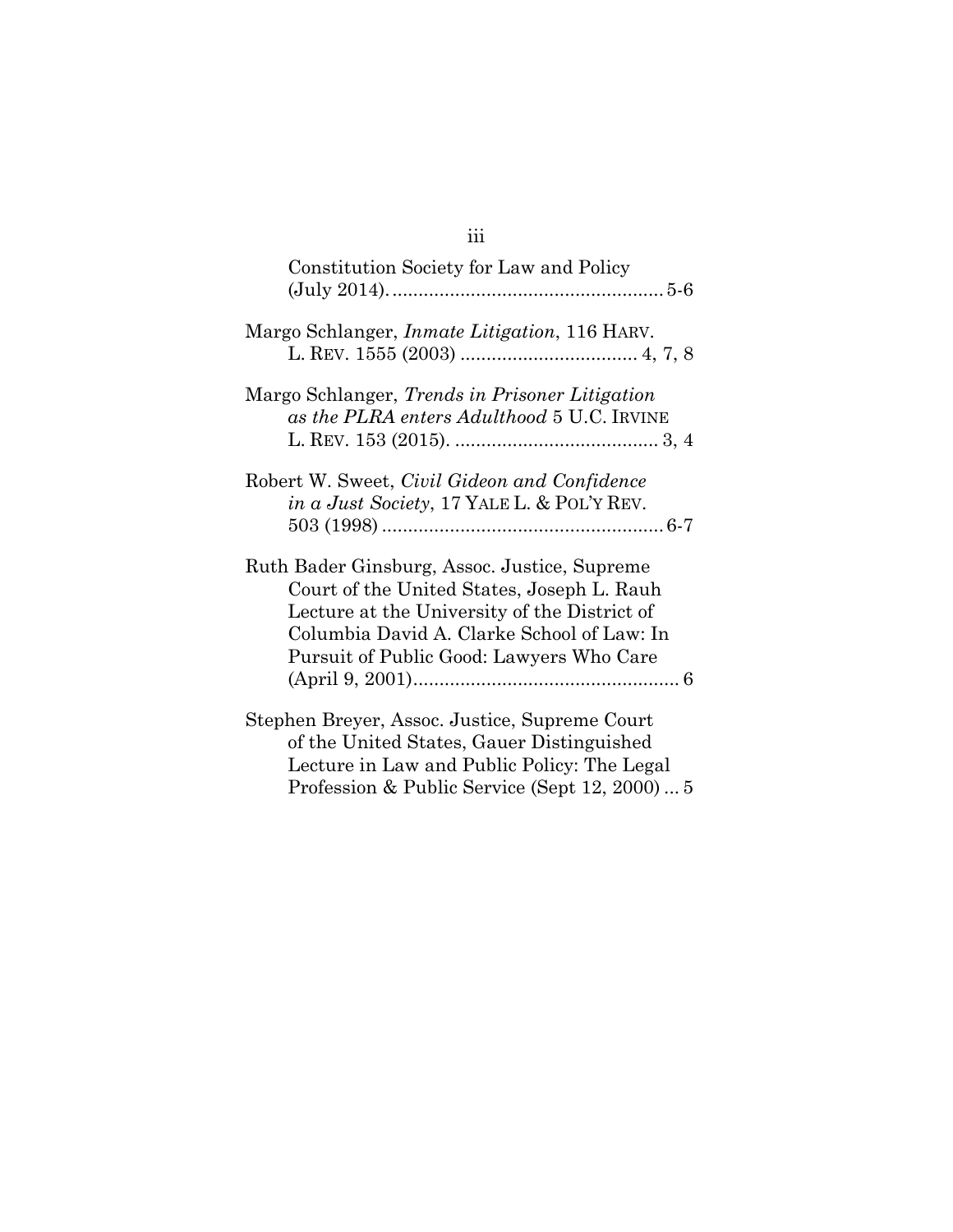#### **INTEREST OF** *AMICI CURIAE*[1](#page-4-1)

<span id="page-4-0"></span>The Roderick and Solange MacArthur Justice Center ("RSMJC") is a public interest law firm founded in 1985 by the family of J. Roderick MacArthur to advocate for human rights and social justice through litigation. RSMJC has offices at the Northwestern Pritzker School of Law, at the University of Mississippi School of Law, in New Orleans, in St. Louis, and in Washington, D.C. RSMJC attorneys have led civil rights battles in areas that include police misconduct, the rights of the indigent in the criminal justice system, compensation for the wrongfully convicted, and the treatment of incarcerated men and women.

The Uptown People's Law Center is a not-for-profit legal clinic founded in 1975. In addition to providing legal representation, advocacy, and education for poor and working people in Chicago, the Uptown People's Law Center also provides legal assistance to people housed in Illinois prisons in cases related to their confinement. The Uptown People's Law Center has provided direct representation to over 100 prisoners, and currently has nine class action or putative class

 $\overline{a}$ 

#### 1

<span id="page-4-1"></span><sup>&</sup>lt;sup>1</sup> The parties have consented to the filing of this brief. Counsel of record for all parties received notice at least 10 days prior to the due date of amici curiae's intention to file this brief. No counsel for a party authored this brief in whole or in part, and no counsel for a party (nor a party itself) made a monetary contribution intended to fund the preparation or submission of this brief. No person other than amici or their counsel made a monetary contribution to its preparation or submission.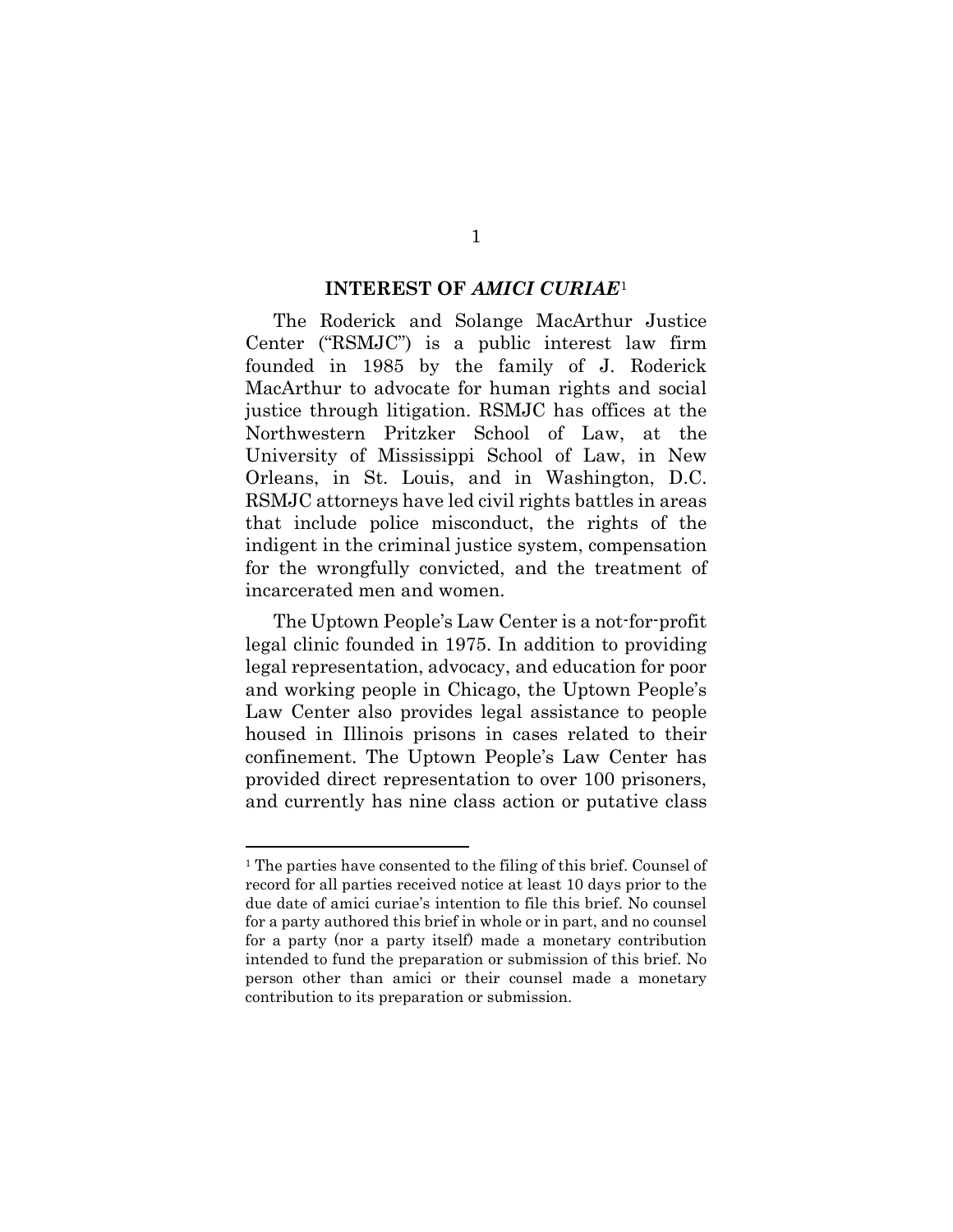action cases pending relating to the civil rights of people confined in Illinois prisons.

### **SUMMARY OF ARGUMENT**

<span id="page-5-0"></span>This case affects the ability of men and women to recover a full measure of damages for injuries they suffer while incarcerated. Less obviously, however, the question presented also affects an attorney's compensation—and consequently, plaintiffs' access to counsel in civil rights cases challenging prison conditions. Slashing incentives for attorneys to take prisoners' rights cases—which the Court of Appeals did here by interpreting a statute to mean the opposite of what it says—ultimately curtails prisoners' access to counsel.

Retainer agreements in prisoners' rights cases often provide for an attorney who prevails for her client to recover a share of the damages award in addition to the statutory fees. Thus, the more a court reduces the damages award to cover statutory fees under 42 U.S.C.  $\S 1997e(d)(2)$ , the more the attorney's overall compensation declines, and the less attractive prisoners' rights cases become to attorneys in the future. For that reason, the Seventh Circuit's rule that a court must reduce the damages award by 25% to offset statutory fees in prison conditions cases has the ultimate effect of curtailing prisoners' access to counsel. This Court should grant certiorari not only because the Seventh Circuit's interpretation of the statute is incorrect for the reasons stated in the Petition, but also because the ruling below, if allowed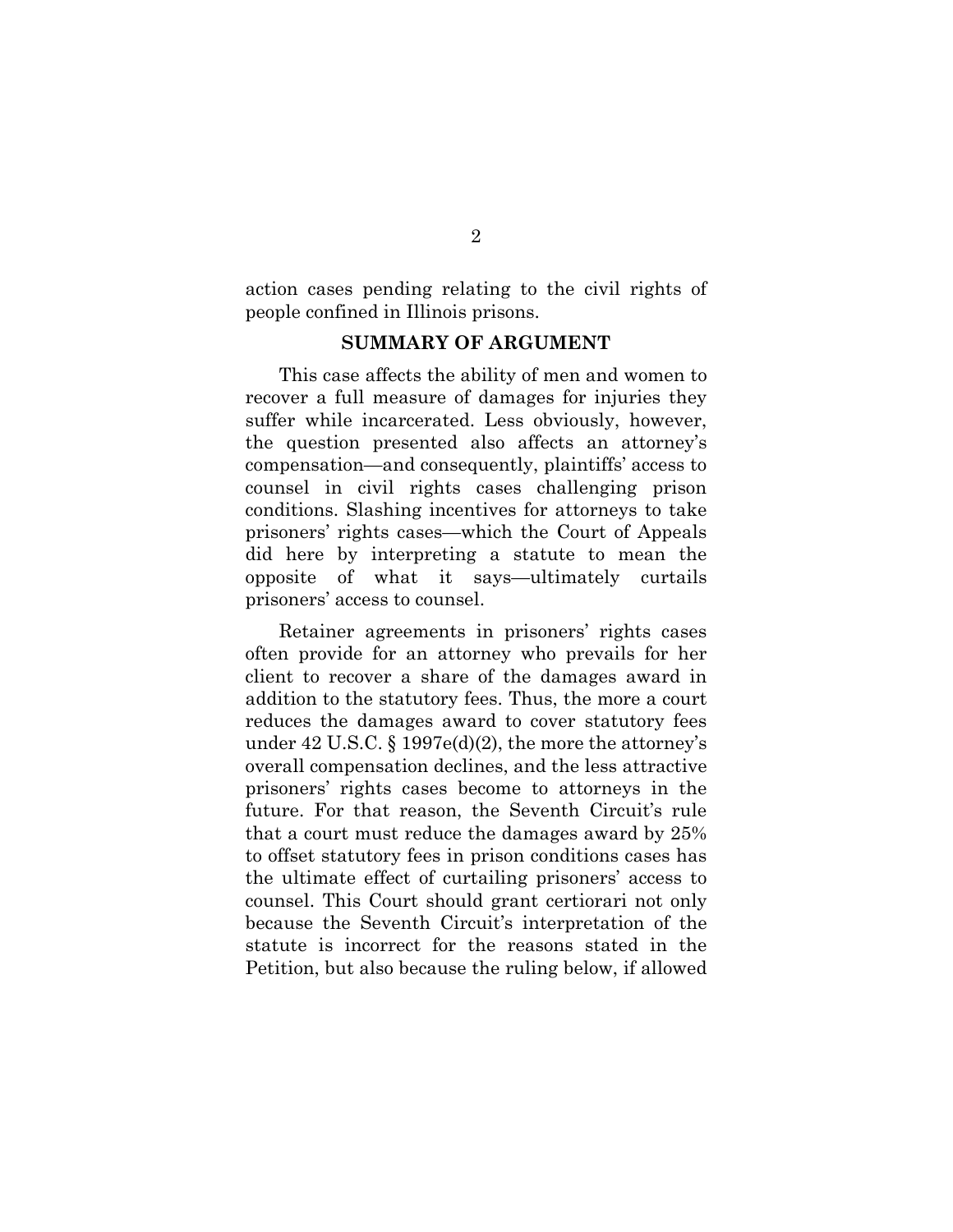to stand, will diminish prisoners' ability to secure representation in future cases.

This Court has long recognized that access to counsel for indigent parties promotes the fair and orderly administration of justice. *Gideon v. Wainwright*, 372 U.S. 335, 344 (1963); *Brotherhood of R.R. Trainmen v. Virginia*, 377 U.S. 1, 7 (1964). Prisoners, however, must go it alone an astounding 95% of the time in civil rights cases, a figure that dwarfs the usual rate in federal civil cases.

Not only are prisoners forced to litigate without counsel at an extremely high rate, but they face special obstacles that exacerbate the disadvantages of pro se representation. Prisoners are often illiterate, they cannot conduct a complete factual investigation and interview witnesses while locked up, and they frequently cannot afford litigation costs, such as court reporter and expert witness fees.

### **ARGUMENT**

## <span id="page-6-1"></span><span id="page-6-0"></span>**I. Among All Litigants, Prisoners Challenging the Conditions of Their Confinement Have the Worst Chances of Securing Representation.**

Prisoners in civil rights cases represent themselves at a higher rate than any other category of litigant—nearly 95% of the time, as of 2012. Margo Schlanger, *Trends in Prisoner Litigation as the PLRA enters Adulthood*, 5 U.C. IRVINE L. REV. 153, 167 (2015). That proportion exceeds the pro se rate for civil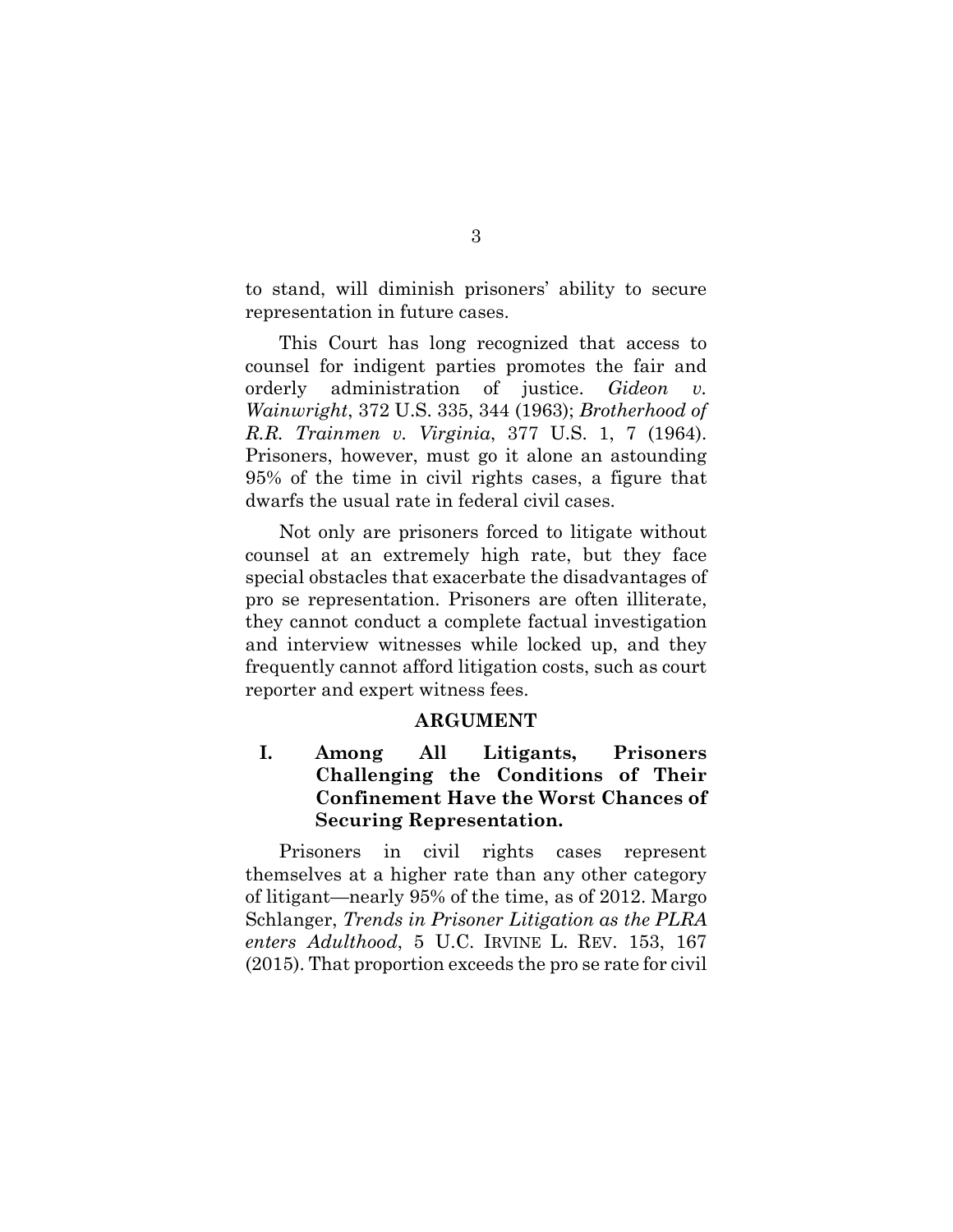cases litigated in federal court generally—which is 26%—by an enormous margin. *Id*.

Federal court appointment of counsel in prisoner civil rights cases is "quite rare, which makes sense given that courts can neither compel counsel to serve nor compensate them for their service." Margo Schlanger, *Inmate Litigation*, 116 HARV. L. REV. 1555, 1612 (2003). That leaves most prisoner civil rights cases to the private bar, but the average prison conditions case is economically unattractive to attorneys attempting to secure an income through contingent fees. In 2012, for example, the average damages awarded for a prison conditions case successfully litigated to judgment was \$20,815, and the total damages recovered in prison conditions cases brought by prisoners was just above \$1,000,000 nationwide. Schlanger, *Trends in Prisoner Litigation*, at 166.

Nor can prisoners obtain representation through federally-funded Legal Services Corporations (LSCs) because of a 1996 law that forbids such organizations from representing prisoners. *See* Omnibus Consolidated Rescissions and Appropriations Act of 1996, Pub. L. No. 104-134, § 504(a)(15), 110 Stat. 1321 (1996). In 1995, the year before that ban went into effect, LSCs had provided counsel in over 10,000 inmate matters. Schlanger*, Inmate Litigation*, 1632.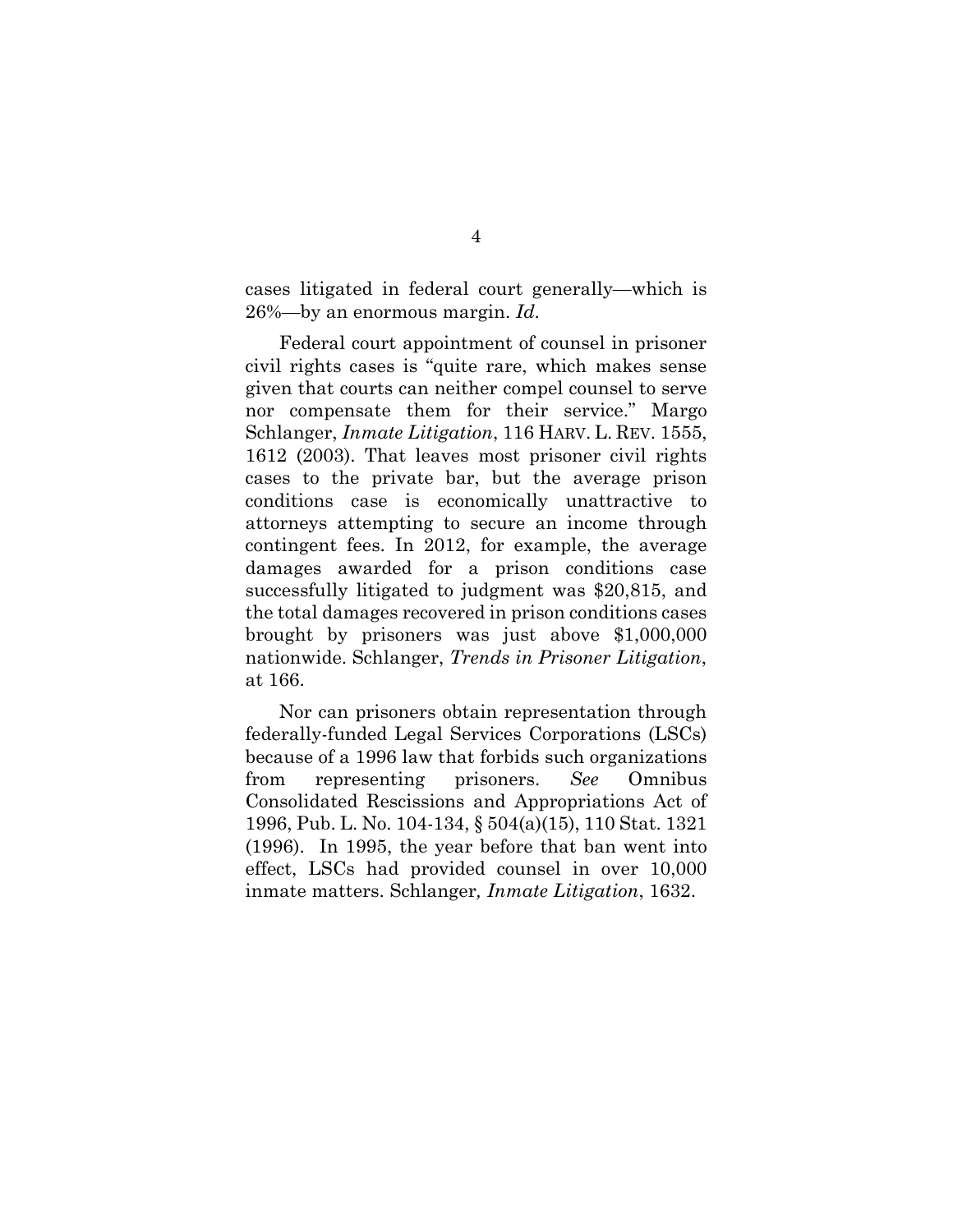## <span id="page-8-0"></span>**II. Justice Depends on the Very Thing Prisoners Almost Never Get: Access to Counsel.**

Granting poor people access to counsel is "fundamental and essential to fair trials," *Gideon*, 372 U.S. at 344, in part because "[l]aymen cannot be expected to know how to protect their rights when dealing with practiced and carefully counseled adversaries." *Brotherhood of R.R. Trainmen*, 377 U.S. at 7. As Justice Breyer has observed, "[n]o one believes that a democracy's legal system can work effectively while reserving its benefits exclusively for those who are more affluent. We often debate who should provide those services, government or the private sector, but few deny that they should be provided." Stephen Breyer, Assoc. Justice, Supreme Court of the United States, Gauer Distinguished Lecture in Law and Public Policy: The Legal Profession & Public Service (Sept. 12, 2000).

Limited access to counsel undermines the fair administration of justice in American courts. Nearly a century ago, Chief Justice William Howard Taft declared, "[w]e must make it so that a poor man will have as nearly as possible an equal opportunity in litigating as the rich man." *See* American Federation of Labor, Report of Proceedings of the Forty-Second Annual Convention (June 12-24, 1922), at 387. But today, "[n]early one million low-income Americans are denied help from legal aid providers every year because of insufficient funding resources." Lauren Sudeall Lucas, *Deconstructing the Right to Counsel*,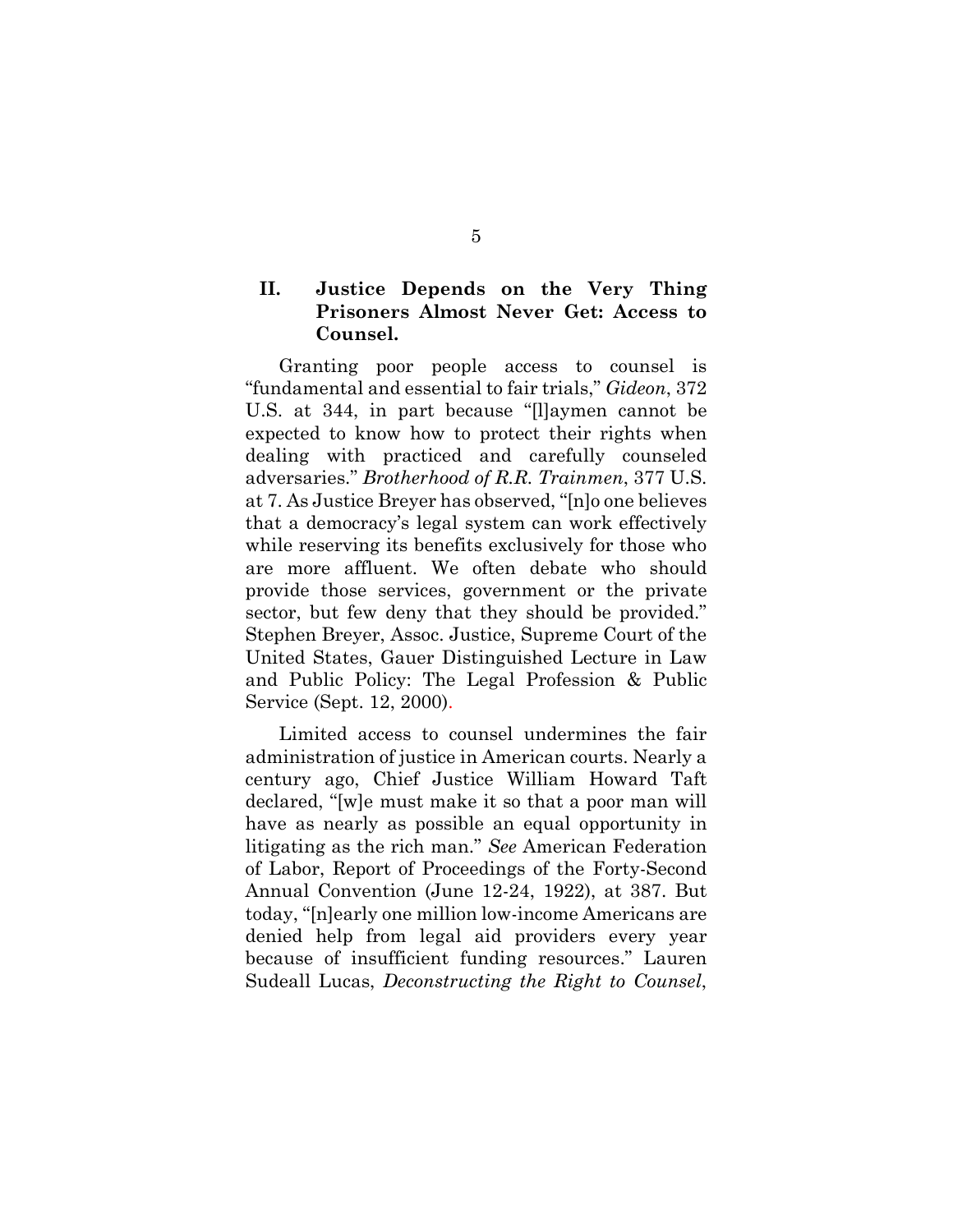Issue Brief, American Constitution Society (July 2014), at 1.

As Justice Ginsburg has noted, the United States lags behind other affluent democracies in funding for non-profit legal representation:

> Public funding for the legal representation of poor people in the United States is hardly generous . . . In civil cases, the combined legal services spending of U.S. local, state, and federal government agencies is, per capita, far below that of the governments of other democracies. In the 1990s, U.S. per capita government spending on civil legal services for poor people ranged around \$2.25. New Zealand's government spent three times as much, per capita, funding legal aid in civil matters; the Netherlands, four times as much; and England, with a per capita outlay of \$26, exceeded U.S. spending more than elevenfold.

Ruth Bader Ginsburg, Assoc. Justice, Supreme Court of the United States, Joseph L. Rauh Lecture at the University of the District of Columbia David A. Clarke School of Law: In Pursuit of Public Good: Lawyers Who Care (April 9, 2001).

Limited access to counsel can also undermine the orderly progression of litigation. "[E]very trial judge knows the task of determining the correct legal outcome is rendered almost impossible without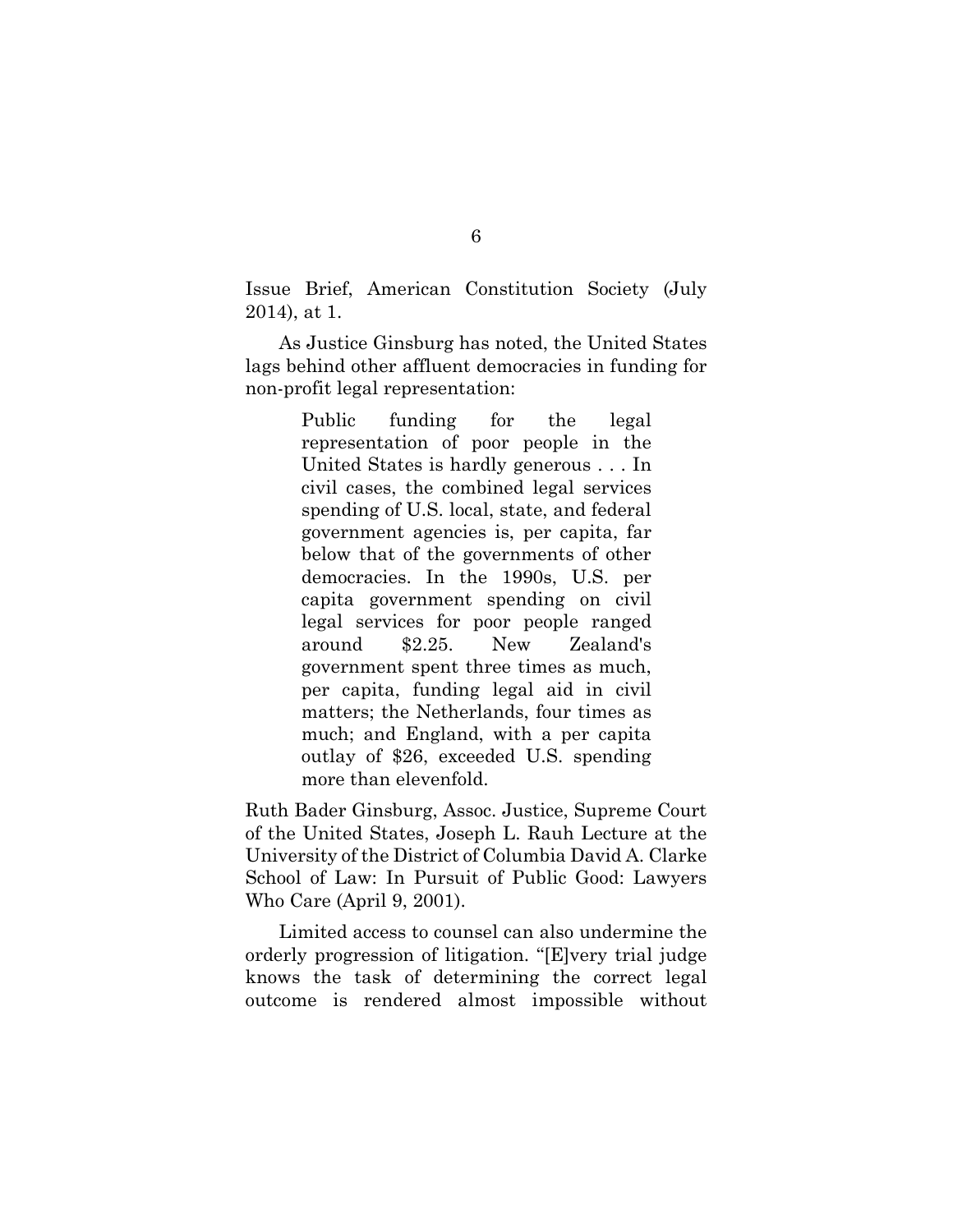effective counsel." Robert Sweet, *Civil Gideon and Confidence in a Just Society*, 17 YALE L. & POL'Y REV. 503, 505 (1998). Thus, access to counsel for poor people "result[s] in greater judicial efficiency by avoiding repeated appearances and delays caused by incomplete paperwork or unprepared litigants." *See*  AM. BAR ASS'N, ABA TOOLKIT FOR A RIGHT TO COUNSEL IN CIVIL PROCEEDINGS 8 (2010).

## <span id="page-10-0"></span>**III. Prisoners Face Even Greater Obstacles Than Other Laypeople When They Litigate Cases Without Counsel.**

"[I]t is far more difficult for a prisoner to write a detailed complaint than for a free person to do so, and again this is not because the prisoner does not know the law but because he is not able to investigate before filing suit." *Billman v. Indiana Dept. of Corr.*, 56 F.3d 785, 790 (7th Cir. 1995) (Posner, J.). Thus, prisoners not only fare the worst in getting counsel—they also fare the worst when forced to proceed without counsel.

Literacy rates, which are lower among prisoners than non-prisoners, contribute to the difficulty of navigating the legal system without a lawyer. Andrea Amodeo et al., *Preparing for Life Beyond Prison Walls: The Literacy of Incarcerated Adults Near Release*, American Institutes for Research 7 (2010) ("Incarcerated adults had lower mean prose and quantitative literacy scores than adults in the household population.").

That said, "illiteracy is actually the least of an inmate plaintiff's problems." Schlanger, *Inmate Litigation*, 1611. Professor Schlanger elaborates:

7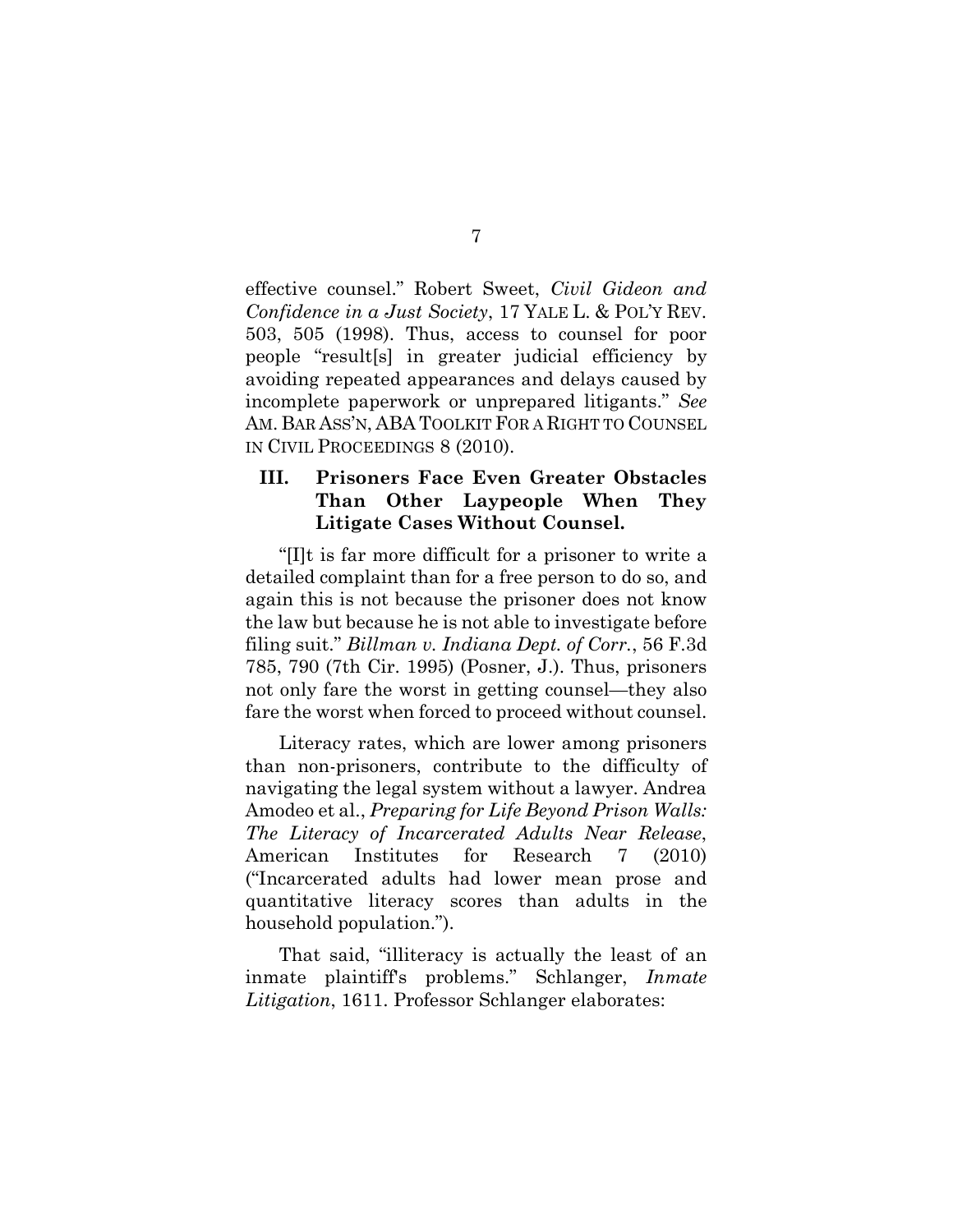Inmates are unable to conduct most kinds of informal investigations; they cannot interview most witnesses, for example. And they cannot conduct effective discovery either, in part because of lack of legal skills and in part because prisons and judges are extremely nervous about sharing information with prisoners. Even in a very strong case, inmates have no cash and little access to credit, so they cannot fund litigation expenses (for example, deposition costs or expert fees) on the expectation of an eventual judgment or settlement.

#### *Id.* 1611-12.

Empirical evidence confirms that prisoners face major disadvantages when litigating cases pro se. A review of prisoner civil rights cases concluded in 2000 revealed that "counseled cases were three times as likely as pro se cases to have recorded settlements, two-thirds more likely to go to trial, and two-and-ahalf times as likely to end in a plaintiff's victory at trial." *Id.* at 1610.

\* \* \*

Access to counsel in prisoners' rights cases is bleak. Prisoners need counsel, they need it badly, and most of the time they cannot get it because their cases are not worth a lot of money. The opinion below exacerbates the problem, and does so in defiance of the plain language of the relevant statute. The Court